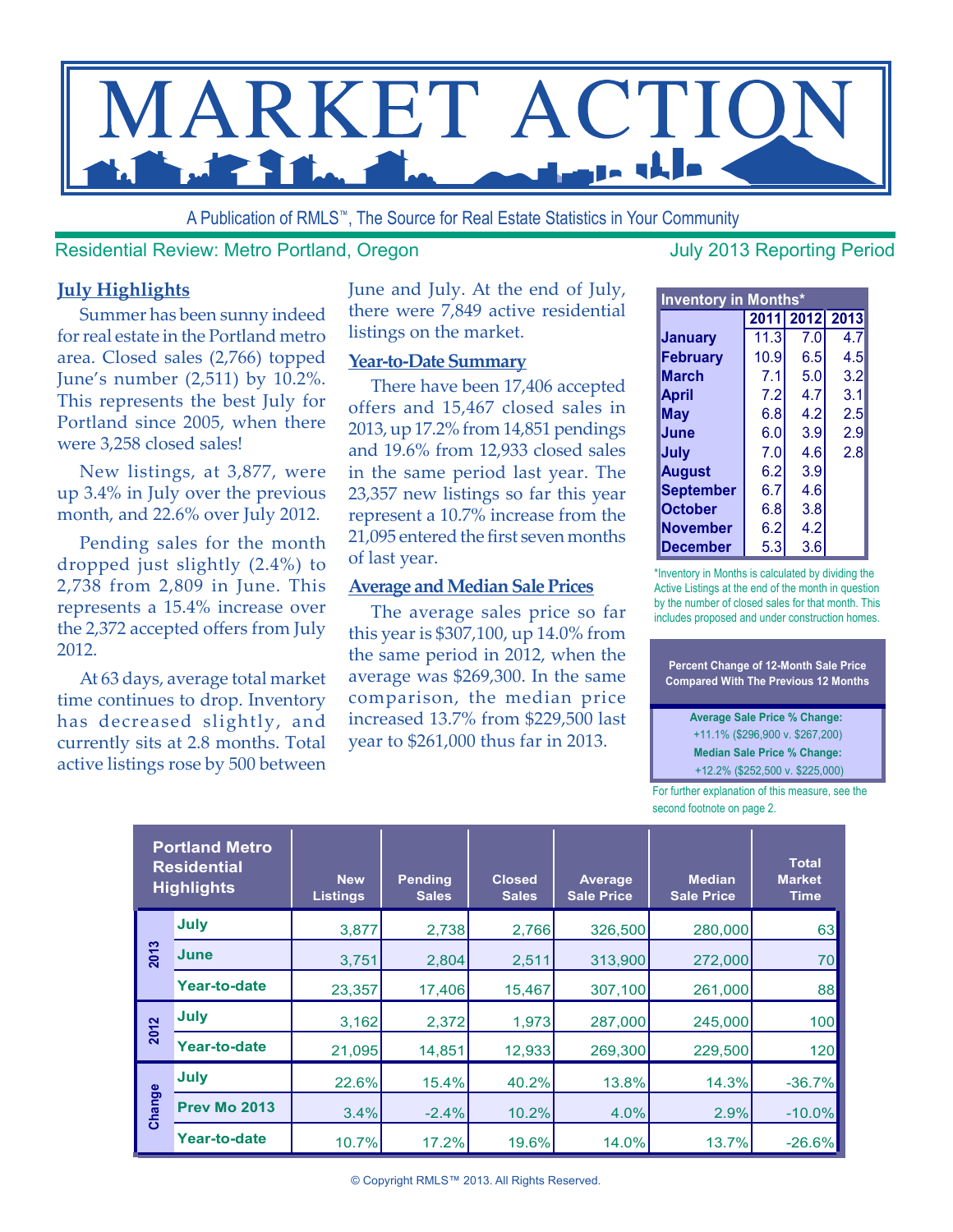# **AREA REPORT • 7/2013 Portland Metropolitan Area, Oregon**

|                |                                                                                                                                                                                                                                                                                                                                                                                                                                                                                                                                                                                                                                                                                                                                                            | <b>RESIDENTIAL</b>     |             |                                  |              |                              |                     |                      |                                         |              |              |                               |              |                             |                            |                                         | <b>COMMERCIAL</b> | <b>LAND</b>              |                  | <b>MULTIFAMILY</b>   |                                      |                          |
|----------------|------------------------------------------------------------------------------------------------------------------------------------------------------------------------------------------------------------------------------------------------------------------------------------------------------------------------------------------------------------------------------------------------------------------------------------------------------------------------------------------------------------------------------------------------------------------------------------------------------------------------------------------------------------------------------------------------------------------------------------------------------------|------------------------|-------------|----------------------------------|--------------|------------------------------|---------------------|----------------------|-----------------------------------------|--------------|--------------|-------------------------------|--------------|-----------------------------|----------------------------|-----------------------------------------|-------------------|--------------------------|------------------|----------------------|--------------------------------------|--------------------------|
|                |                                                                                                                                                                                                                                                                                                                                                                                                                                                                                                                                                                                                                                                                                                                                                            | <b>Current Month</b>   |             |                                  |              |                              |                     |                      |                                         | Year-To-Date |              |                               |              |                             |                            | Year-To-Date                            |                   | Year-To-Date             |                  | <b>Year-To-Date</b>  |                                      |                          |
|                |                                                                                                                                                                                                                                                                                                                                                                                                                                                                                                                                                                                                                                                                                                                                                            | <b>Active Listings</b> | ew Listings | <b>Expired/Canceled Listings</b> | ending Sales | 2012<br>ending Sales 2013 v. | <b>Closed Sales</b> | Sale Price<br>werage | $\infty$<br>Time<br><b>Total Market</b> | ew Listings  | ending Sales | Sales 2013 v. 2012<br>ending: | Closed Sales | Sale Price<br><b>Gibele</b> | Sale Price<br><b>ledan</b> | Sale Price % Change <sup>2</sup><br>\$, | Closed Sales      | Sale Price<br>verage     | Closed Sales     | Sale Price<br>werage | <b>ISales</b><br>Closed <sup>®</sup> | <b>Werage Sale Price</b> |
| $\frac{1}{4}$  | N Portland                                                                                                                                                                                                                                                                                                                                                                                                                                                                                                                                                                                                                                                                                                                                                 | 298                    | 166         | 38                               | 108          | 1.9%                         | 106                 | 273,800              | 59                                      | 974          | 747          | 13.0%                         | 675          | 260,100                     | 245,000                    | 9.2%                                    | $6\phantom{1}$    | 432,700                  | 24               | 119,600              | 23                                   | 326,100                  |
| क़             | <b>NE Portland</b>                                                                                                                                                                                                                                                                                                                                                                                                                                                                                                                                                                                                                                                                                                                                         | 552                    | 340         | 78                               | 259          | 6.6%                         | 308                 | 346,900              | 32                                      | 2,309        | 1,774        | 18.0%                         | 1,604        | 324,100                     | 277,700                    | 13.5%                                   | 14                | 354,700                  | 27               | 163,600              | 51                                   | 385,600                  |
| $\frac{43}{2}$ | <b>SE Portland</b>                                                                                                                                                                                                                                                                                                                                                                                                                                                                                                                                                                                                                                                                                                                                         | 720                    | 452         | 82                               | 335          | 7.7%                         | 318                 | 278,800              | 43                                      | 2,674        | 2,027        | 8.2%                          | 1,810        | 264,600                     | 230,000                    | 14.7%                                   | 12                | 342,500                  | 40               | 139,400              | 96                                   | 380,600                  |
|                | <b>Gresham/</b><br><b>Troutdale</b>                                                                                                                                                                                                                                                                                                                                                                                                                                                                                                                                                                                                                                                                                                                        | 573                    | 241         | 49                               | 153          | 10.9%                        | 159                 | 237,500              | 88                                      | 1,392        | 965          | 9.8%                          | 861          | 220,300                     | 210,000                    | 9.4%                                    | 5                 | 141,800                  | 45               | 126,200              | 20                                   | 248,900                  |
| इ              | Milwaukie/<br><b>Clackamas</b>                                                                                                                                                                                                                                                                                                                                                                                                                                                                                                                                                                                                                                                                                                                             | 681                    | 294         | 81                               | 205          | 22.8%                        | 200                 | 284,100              | 86                                      | 1,924        | 1,411        | 19.8%                         | 1,207        | 273,600                     | 255,000                    | 8.4%                                    | $\mathbf{3}$      | 135,300                  | 76               | 167,300              | 17                                   | 401,600                  |
| 46             | <b>Oregon City/</b><br>Canby                                                                                                                                                                                                                                                                                                                                                                                                                                                                                                                                                                                                                                                                                                                               | 500                    | 211         | 51                               | 158          | 23.4%                        | 133                 | 280,600              | 74                                      | 1,285        | 924          | 27.6%                         | 806          | 264,000                     | 248,500                    | 7.8%                                    | 5                 | 261,600                  | 68               | 129,300              | 11                                   | 331,600                  |
| ÆГ             | Lake Oswego/<br>West Linn                                                                                                                                                                                                                                                                                                                                                                                                                                                                                                                                                                                                                                                                                                                                  | 561                    | 245         | 50                               | 150          | 17.2%                        | 183                 | 525,300              | 88                                      | 1,526        | 1,020        | 17.5%                         | 937          | 482,600                     | 421,700                    | 13.3%                                   |                   | $\overline{\phantom{a}}$ | 18               | 370,500              | $\overline{2}$                       | 508,900                  |
| $\frac{48}{5}$ | <b>WPortland</b>                                                                                                                                                                                                                                                                                                                                                                                                                                                                                                                                                                                                                                                                                                                                           | 881                    | 448         | 98                               | 315          | 10.9%                        | 326                 | 450,100              | 66                                      | 2,739        | 1,952        | 19.1%                         | 1,745        | 441,300                     | 375,000                    | 8.5%                                    | 11                | 427,300                  | 47               | 166,500              | 15                                   | 489,300                  |
| $\frac{49}{5}$ | NWWash Co.                                                                                                                                                                                                                                                                                                                                                                                                                                                                                                                                                                                                                                                                                                                                                 | 323                    | 199         | 34                               | 131          | 17.0%                        | 148                 | 410,900              | 37                                      | 1,157        | 880          | 12.7%                         | 806          | 392,600                     | 373,000                    | 5.6%                                    | ÷,                | $\mathbf{r}$             | $\boldsymbol{z}$ | 278,100              | 4                                    | 337,000                  |
| $\frac{6}{5}$  | <b>Beaverton</b><br><b>Aloha</b>                                                                                                                                                                                                                                                                                                                                                                                                                                                                                                                                                                                                                                                                                                                           | 507                    | 336         | 46                               | 219          | 9.0%                         | 243                 | 261,900              | 45                                      | 1,963        | 1,545        | 16.1%                         | 1,379        | 252,900                     | 235,000                    | 12.7%                                   | $\mathbf{3}$      | 150,000                  | 14               | 338,300              | 23                                   | 286,800                  |
| 혼.             | <b>Tigard/</b><br><b>Wilsonville</b>                                                                                                                                                                                                                                                                                                                                                                                                                                                                                                                                                                                                                                                                                                                       | 616                    | 372         | 57                               | 265          | 30.5%                        | 253                 | 322,400              | 61                                      | 2,027        | 1,639        | 25.6%                         | 1,432        | 315,400                     | 290,000                    | 7.7%                                    | 3                 | 1,702,600                | 32               | 240,400              | 14                                   | 243,700                  |
| 8              | <b>Hillsboro/</b><br><b>Forest Grove</b>                                                                                                                                                                                                                                                                                                                                                                                                                                                                                                                                                                                                                                                                                                                   | 518                    | 264         | 36                               | 215          | 21.5%                        | 196                 | 263,000              | 64                                      | 1,527        | 1,246        | 15.4%                         | 1,098        | 242,500                     | 226,000                    | 12.3%                                   | 11                | 508,900                  | 38               | 178,600              | 28                                   | 264,000                  |
| <u>នេ</u>      | Mt. Hood                                                                                                                                                                                                                                                                                                                                                                                                                                                                                                                                                                                                                                                                                                                                                   | 136                    | 31          | $\overline{2}$                   | 15           | $-6.3%$                      | 16                  | 274,100              | 73                                      | 174          | 87           | 2.4%                          | 71           | 216,800                     | 176,000                    | 18.3%                                   |                   | $\blacksquare$           | 3                | 111,500              | -1                                   | 205,000                  |
| 155            | Columbia Co.                                                                                                                                                                                                                                                                                                                                                                                                                                                                                                                                                                                                                                                                                                                                               | 312                    | 90          | 31                               | 65           | 16.1%                        | 63                  | 206,700              | 102                                     | 555          | 392          | 19.1%                         | 364          | 178,500                     | 166,500                    | 5.2%                                    | 9                 | 196,700                  | 20               | 64,800               | 6                                    | 184,200                  |
| 156            | Yamhill Co.                                                                                                                                                                                                                                                                                                                                                                                                                                                                                                                                                                                                                                                                                                                                                | 671                    | 188         | 53                               | 145          | 42.2%                        | 114                 | 252,900              | 128                                     | 1,131        | 797          | 29.8%                         | 672          | 233,800                     | 196,500 13.4%              |                                         | 9                 | 267,400                  | 85               | 139,900              | 16                                   | 264,500                  |
|                | <sup>1</sup> Percent change in number of pending sales this year compared to last year. The Current Month section compares July 2013 with July 2012. The Year-To-<br>Date section compares 2013 year-to-date statistics through July with 2012 year-to-date statistics through July.<br><sup>2</sup> % Change is based on a comparison of the rolling average sale price for the last 12 months (8/1/12-7/31/13) with 12 months before (8/1/11-7/31/12).<br><sup>3</sup> Total Market Time is the number of days from when a property is listed to when an offer is accepted on that same property. If a property is re-listed within 31<br>days, Total Market Time continues to accrue; however, it does not include the time that it was off the market. |                        |             |                                  |              |                              |                     |                      |                                         |              |              |                               |              |                             |                            |                                         |                   |                          |                  |                      |                                      |                          |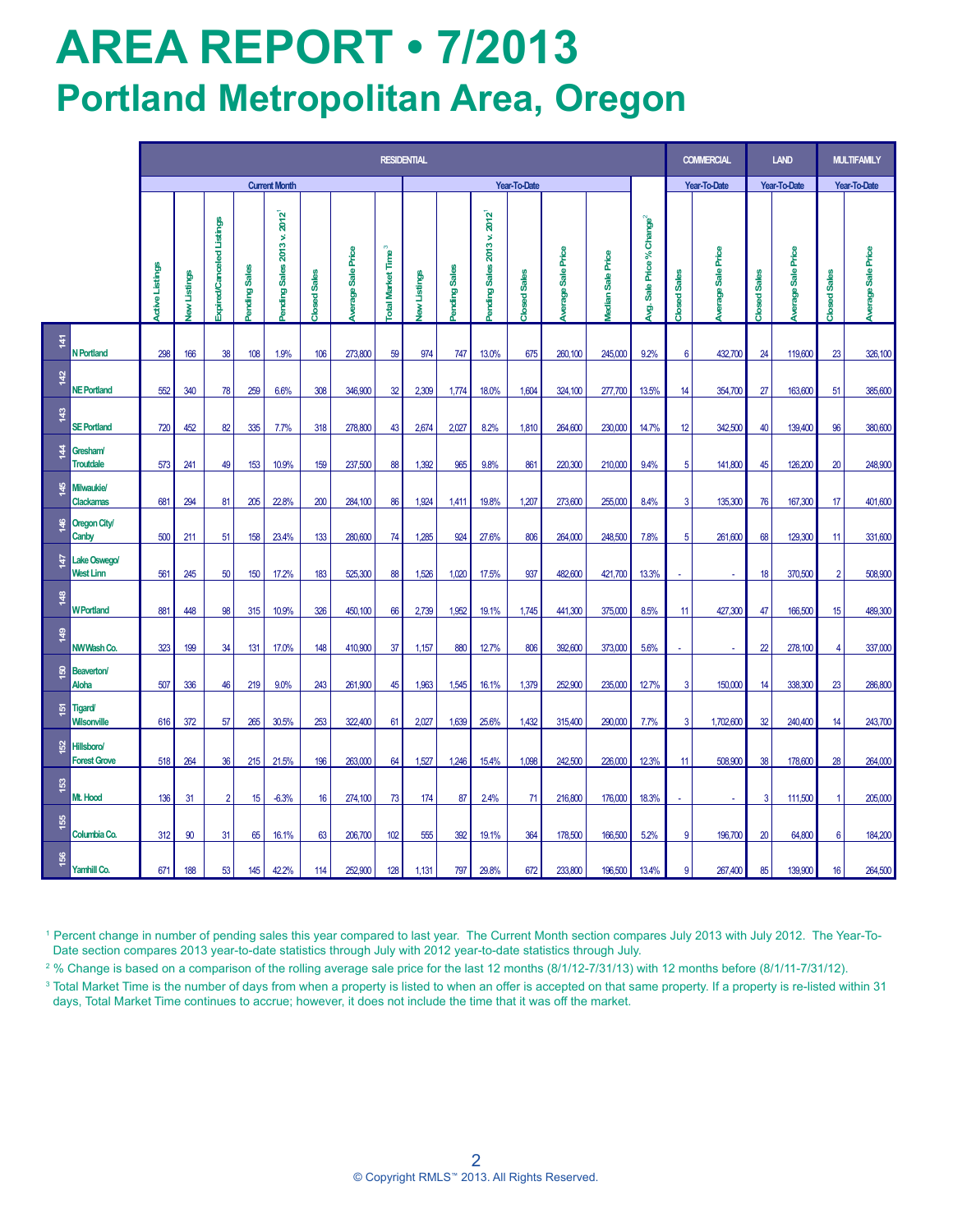

#### **ACTIVE RESIDENTIAL LISTINGS**

**PORTLAND, OR**

*This graph shows the active residential listings over the past three calendar years in the greater Portland, Oregon metropolitan area.*

#### **TOTAL ACTIVE LISTINGS PORTLAND, OR**

*This graph shows the total active listings over the past three calendar years in the greater Portland, Oregon metropolitan area.*





#### **NEW LISTINGS PORTLAND, OR**

*This graph shows the new residential listings over the past three calendar years in the greater Portland, Oregon metropolitan area.*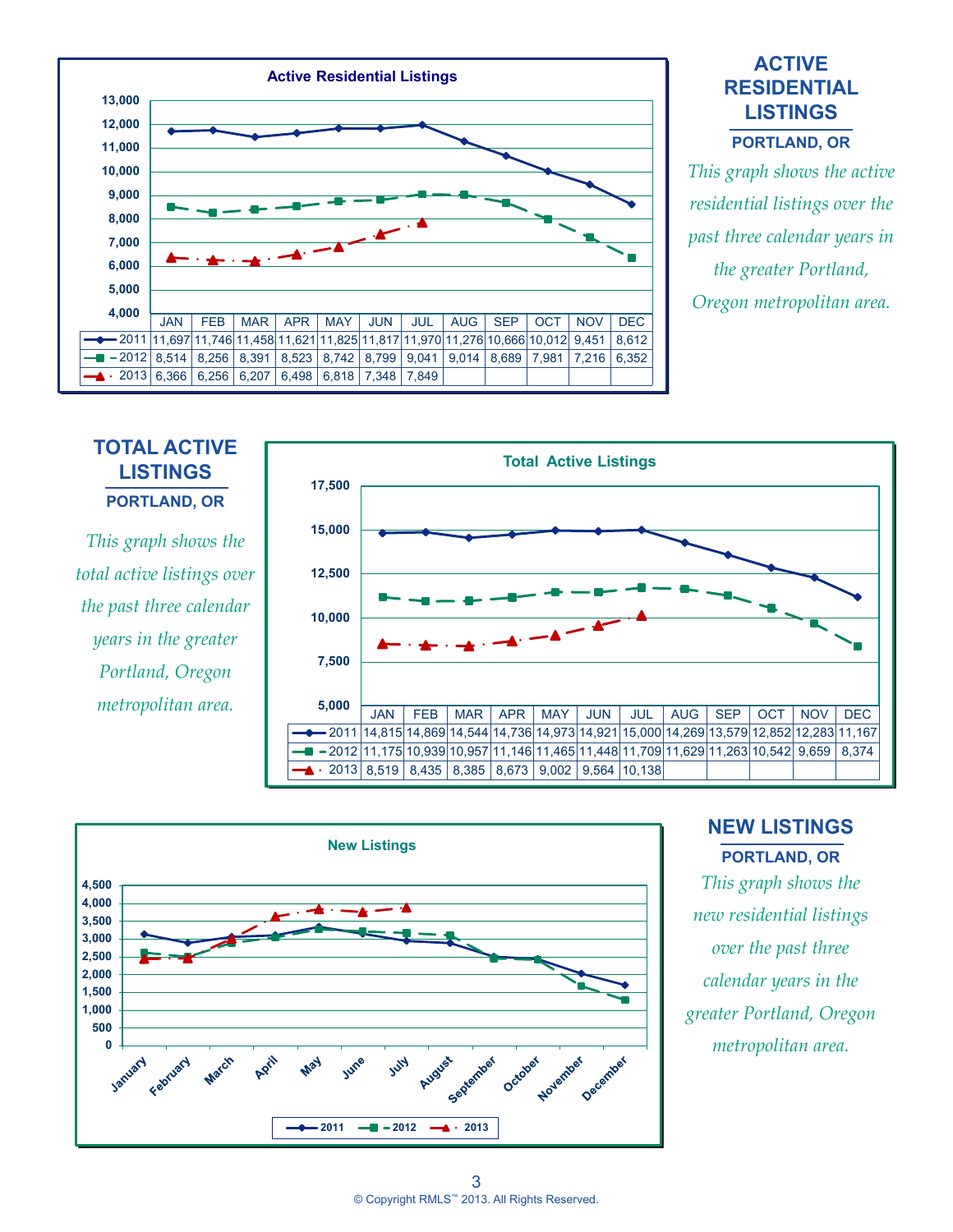

#### **PENDING LISTINGS PORTLAND, OR**

*This graph represents monthly accepted offers in the Portland, Oregon metropolitan area over the past three calendar years.*

### **CLOSED SALES PORTLAND, OR**

*This graph shows the closed sales over the past five calendar years in the greater Portland, Oregon metropolitan area.*





### **DAYS ON MARKET PORTLAND, OR**

*This graph shows the average market time for sales in the Portland, Oregon metropolitan area over the past three calendar years.*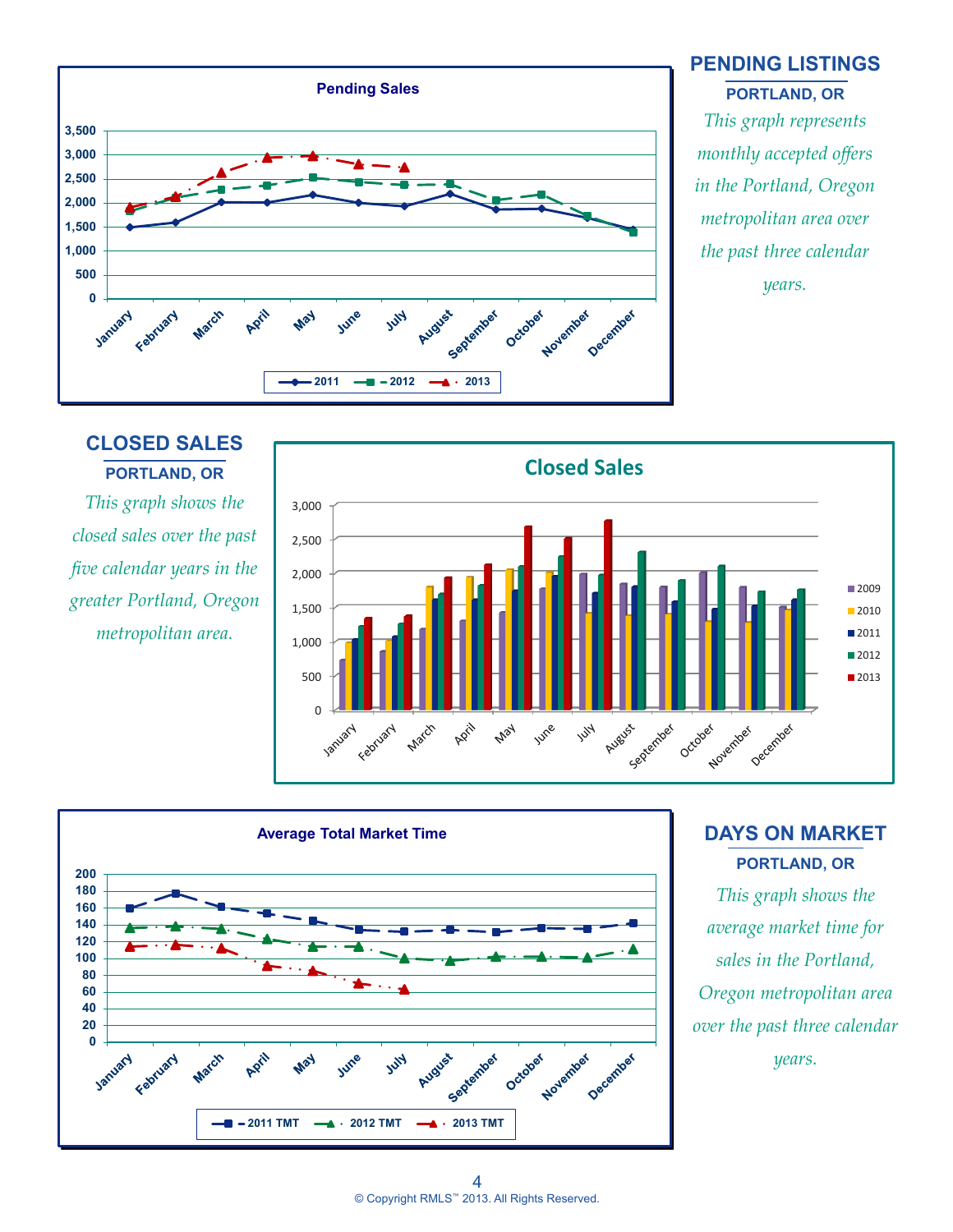#### **SALE PRICE PORTLAND, OR**

*This graph represents the average and median sale price for all homes sold in the Portland, Oregon metropolitan area.*





#### **MEDIAN SALE PRICE PORTLAND, OR**

*This graph shows the median sale price over the past 12 months in the greater Portland, Oregon, metropolitan area and Clark County.*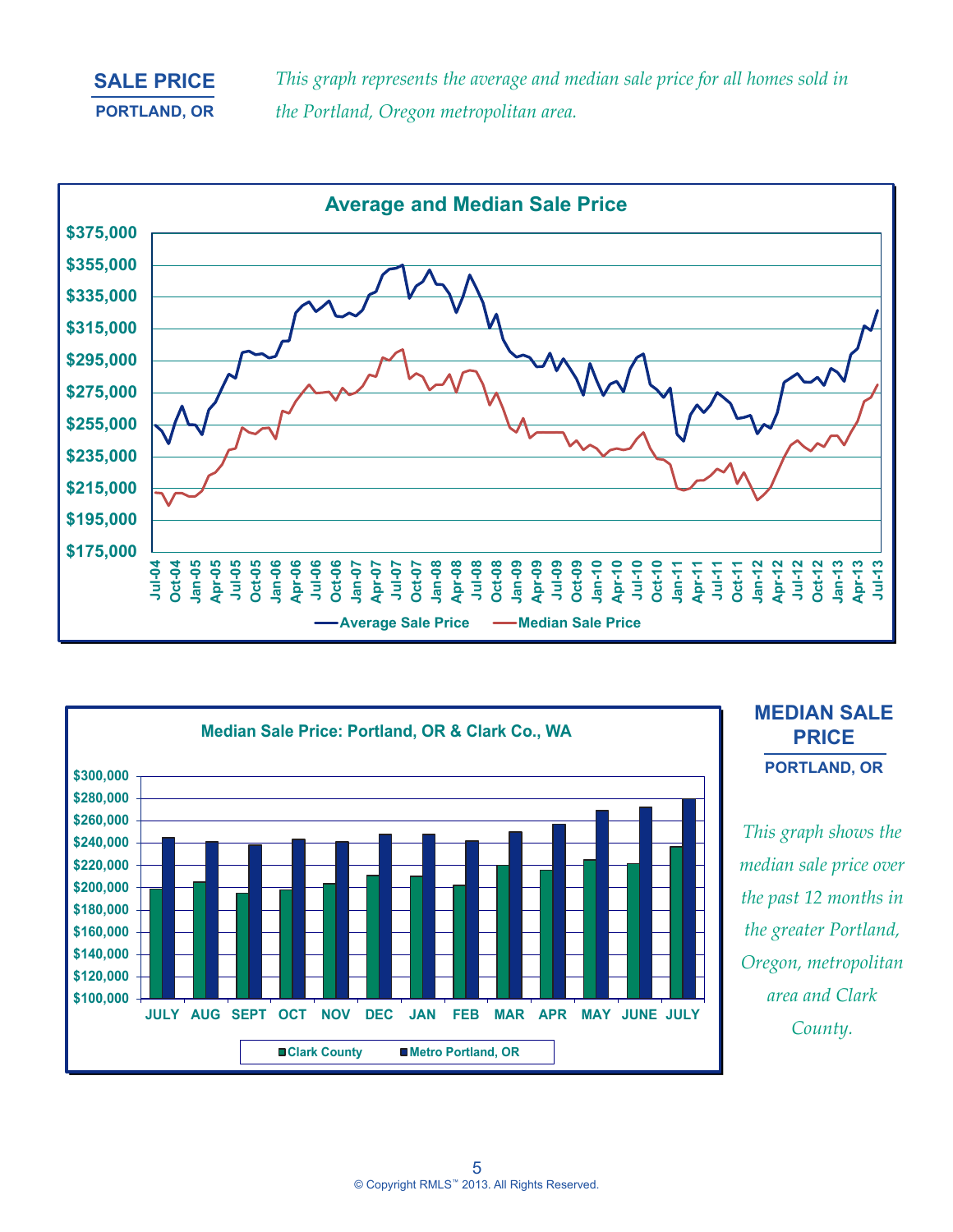